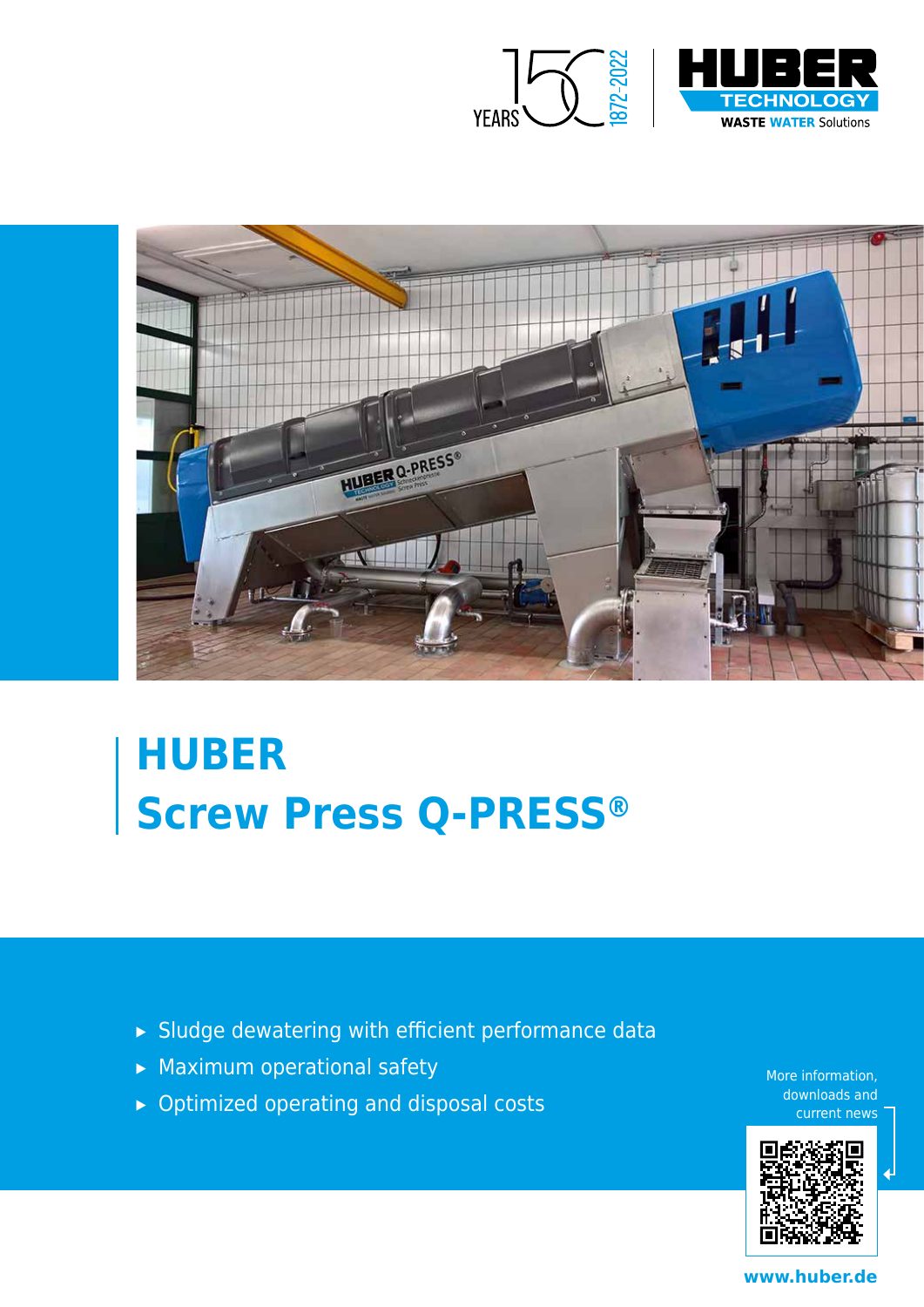## **Sludge dewatering Innovation**

Sludge conditioned with flocculant is pumped via a flocculation section directly into the cylindrical filter basket of the HUBER Screw Press Q-PRESS® wherein an auger rotates at a very slow speed. The geometry of the auger continuously reduces the volume in the filter basket so that free water is pressed out of the sludge.

The auger pushes the increasingly thicker sludge towards an annular clearance past a pneumatically adjustable pressure cone at the discharge end.

A scraper on the screw shaft permanently cleans the filter basket from inside due to the rotation of the shaft. A stationary spray bar backwashes the filter basket of the HUBER Screw Press Q-PRESS® periodically and segment by segment from the outside. The dewatering process is not interrupted from size 620.2.

Parameters used for adjustment and control include not only the sludge feed and flocculant dosing and admixing, but also the screw shaft speed, the sludge feeding pressure and the pneumatic counterpressure of the discharge cone.

#### **Energy efficiency:**

The screw drives exceed the current energy efficiency standards of electric motors. Due to maximised electrical efficiency the HUBER Screw Press Q-PRESS® can therefore be operated with higher solids throughputs.

#### **Dewatering results:**

Specially developed scrapers on the screw shaft permanently and reliably clean the inner filter surface with every rotation of the screw. Free water can thus very easily run off. As a result, dewatering efficiency increases and flocculant consumption is reduced.

Due to the significantly enlarged open filter surface filter baskets with the same bar spacings are able to handle higher hydraulic loads without impairment of filtrate quality.

The outside of the filter is cleaned without interrupting the dewatering process. The predewatering and press zone can be washed independently of each other. Rewetting of press sludge through washing is reduced to a minimum especially in the press zone without neglecting the important washing in the predewatering zone.

#### **Maintenance:**

As an option, the three segments of the filter baskets are available as axially divided segments. Only the upper half of the basket needs to be removed for maintenance. The lower half of the filter basket can be removed from the screw shaft by means of a special mechanism but remains inside the filtrate chamber of the Q-PRESS® during maintenance. This saves a lot of time, reduces space requirements and the need for using lifting devices for maintenance.



*Partial section of a HUBER Screw Press Q-PRESS®.*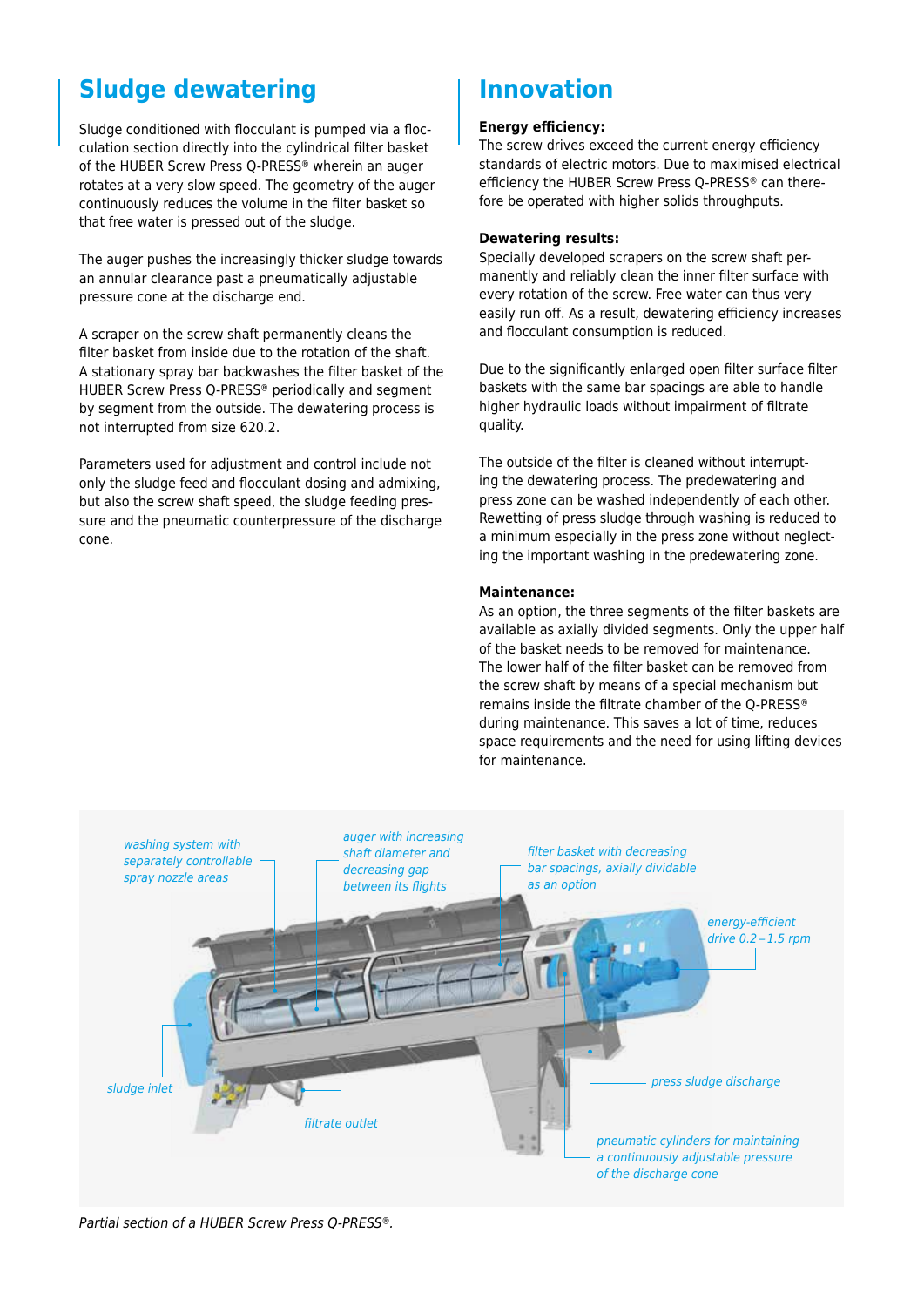## **Advantages**

#### **High dewatering**

- ▸ defined sludge volume reduction in the screw press
- ▸ continuously adjustable counterpressure at the discharge end
- ▸ filtrate discharge enhanced by gravity due to inclined installation
- ▸ unique scraper system for permanent cleaning of the inner filter surface
- ▸ significantly increased free filter surface
- ▸ continuous dewatering

#### **Reliable operation with little downtime**

- $\triangleright$  virtually no wear because of  $\lt 1$  rpm screw rotation speed
- ▸ sturdy stainless steel design
- ▸ dividable filter baskets available as an option
- $\triangleright$  simplified filter dividing mechanism
- ▸ easy access through large inspection openings
- ▸ minimal space requirements for maintenance
- ▸ simple self-monitoring control strategy
- ▸ proven in thousands of installations





*HUBER Screw Press Q-PRESS® inclined installation with*  optionally dividable screen baskets.

#### **Minimum operation costs**

- ▸ outstanding energy efficiency
- ► specific power consumption  $< 8$  kWh/t<sub>DR</sub>
- $\blacktriangleright$  little operator attention (< 20 min/day)
- ▸ high solids capture rate > 97 %

#### **Low total investment costs**

- ▸ compact design and small footprint
- ▸ easy connection of the screw conveyor
- ▸ optional tube flocculator
- ▸ integrated support legs
- ▸ vibration-free, virtually noiseless operation
- ▸ fully enclosed design
- ▸ optional extraction of air



*Stationary mounted Q-PRESS® 440.2 for 3 m<sup>3</sup>/h. 3/h. Sturdy wedge wire basket made of stainless steel.* 



Digested sludge dewatering up to 30 % DR.